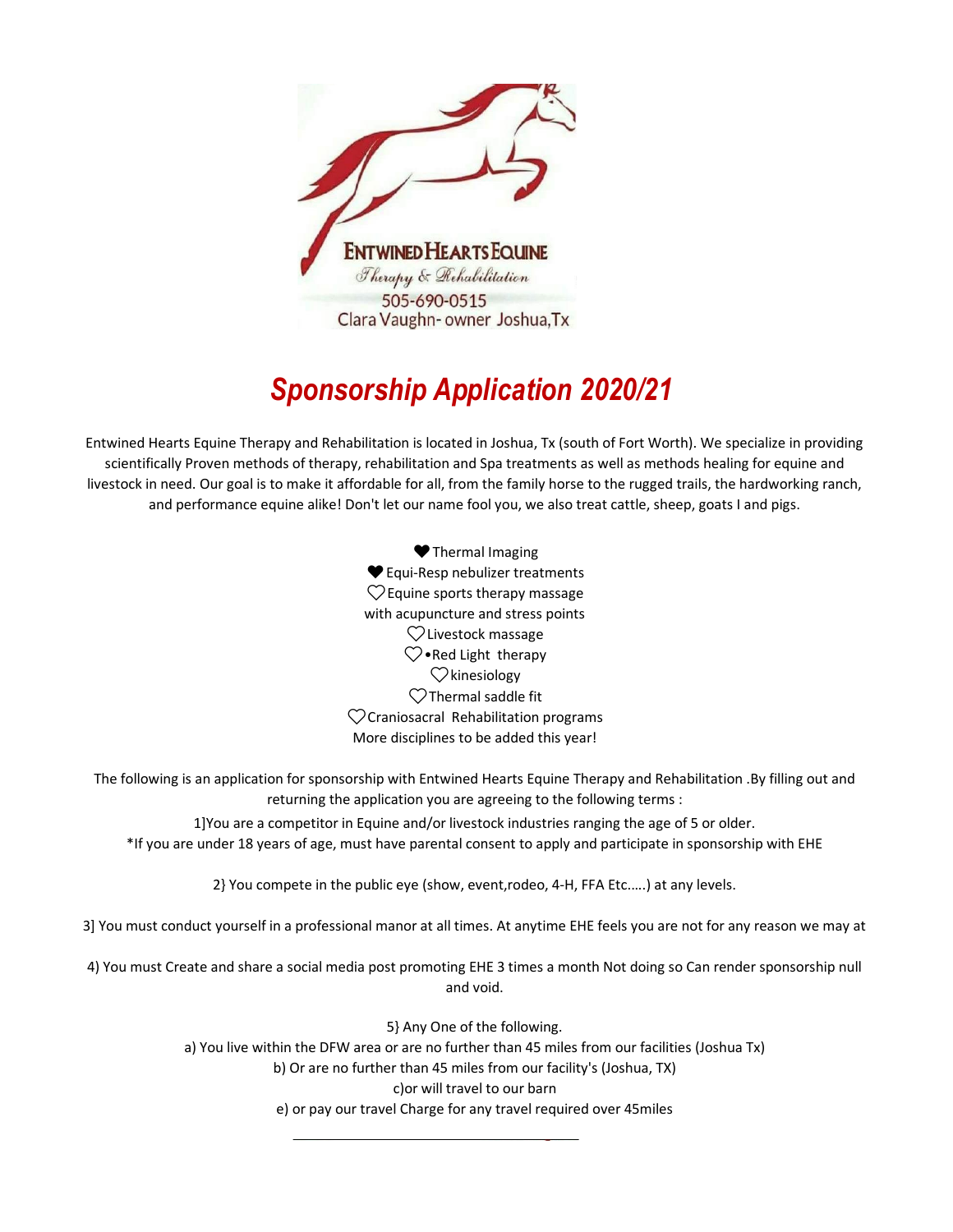| <b>ENTWINED HEARTS EQUINE</b><br>Therapy & Rehabilitation<br>505-690-0515<br>Clara Vaughn- owner Joshua, Tx                                                |  |
|------------------------------------------------------------------------------------------------------------------------------------------------------------|--|
| Entwined Hearts Equine sponsorship application                                                                                                             |  |
| :Please fill out the form and return to Entwined Hearts Equine Therapy and Rehabilitation                                                                  |  |
| Are you 18 years of age or older? $\Box$ Yes $\Box$ No                                                                                                     |  |
| If no, please provide the following of parent/ guardian                                                                                                    |  |
| Email:<br>the contract of the contract of the contract of the contract of the contract of the contract of<br>Phone number:                                 |  |
| Participants Full legal Name:<br><u> 1990 - Jan Barnett, fransk politiker (d. 1980)</u>                                                                    |  |
|                                                                                                                                                            |  |
| Physical address:<br>the control of the control of the control of the control of the control of                                                            |  |
| Mailing address:<br><u> 1989 - Johann Harry Harry Harry Harry Harry Harry Harry Harry Harry Harry Harry Harry Harry Harry Harry Harry</u><br>*If different |  |
| Applicants discipline:<br>Association(s) you compete in?                                                                                                   |  |
| At what level?<br>Have you ever been or are currently sponsored?<br>$\Box$ Yes<br>$\Box$ No<br>If yes, with who?                                           |  |

How would you represent Entwined Hearts Equine?

What else do you like to do with your time?